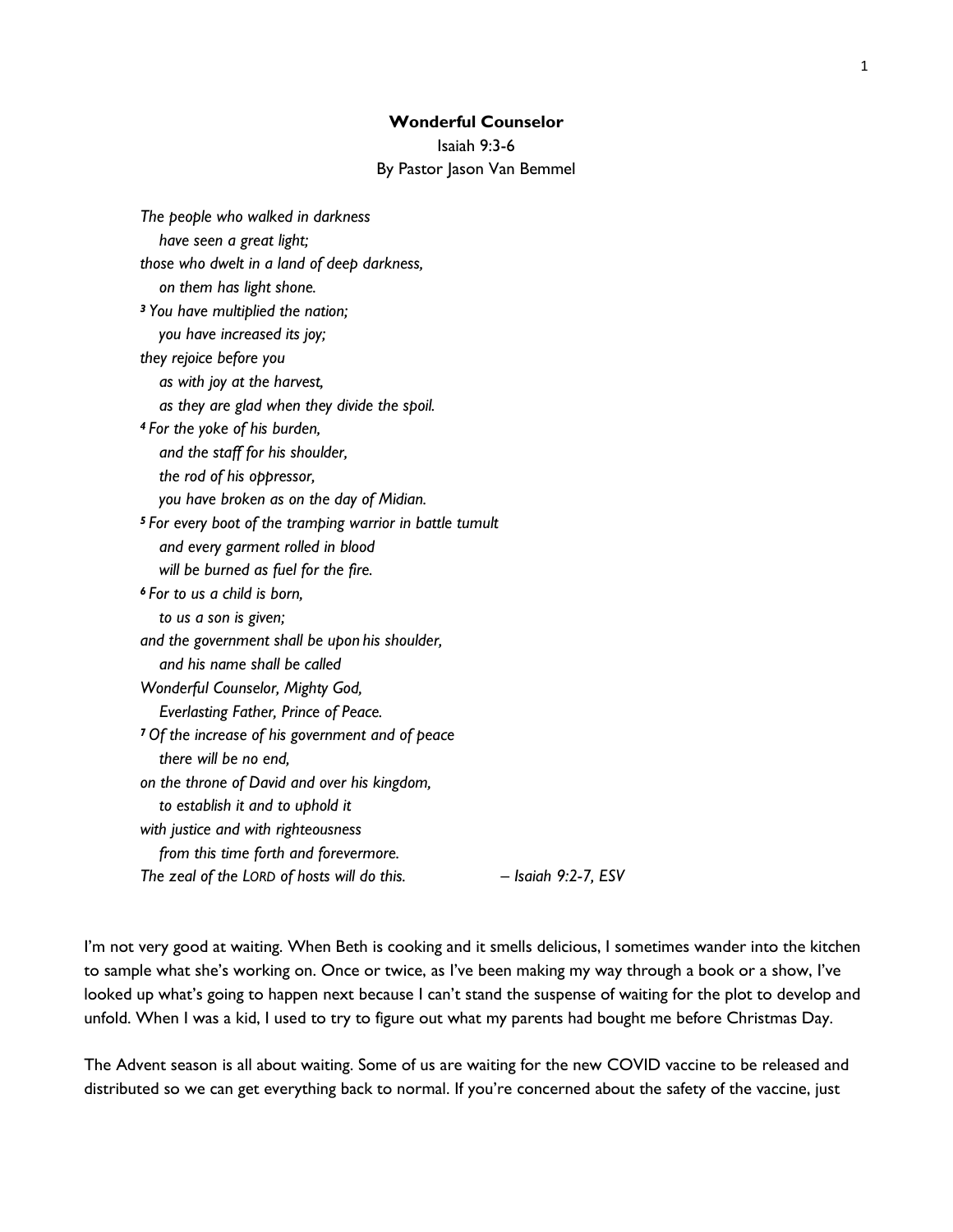keep an eye on Shawn Trautman or on Doctors Jonathan and Erin Hansen. They'll probably get the vaccine within the next few weeks. So, if they don't turn green, sprout gills, or grow a second head, you can sign me up as soon as it's available!

Of course, Advent is about waiting for something so much more important than Christmas presents or the COVID vaccine. It's about waiting for Jesus. God's people waited for Him to come for centuries, and we're waiting for Him to come again.

Ever since high school, I've been waiting for the Lord Jesus to return. I remember a couple of times when I was a teenager looking at the sky and just desperately wanting to see it roll back like a scroll and see the Lord Jesus appear in all His glory. Singing "I'll Fly Away" in my Baptist church and listening to Andrae Crouch's "Soon and Very Soon" both made my heart long for the coming of Christ.

What is it that the human heart deeply longs for and is waiting for? What is it that we want to see come into our lives and into the world more and more?

# **A. The Good News We've Been Waiting For, vv. 3-5**

If you were to make a list of the most-desired things people most want to see come, certainly high on the list would be joy, freedom, and peace. And Isaiah 9:3-5 tell us that this is exactly what will come with the coming of the Light of the World.

# **1. Joy, v. 3**

*You have multiplied the nation; you have increased its joy; they rejoice before you as with joy at the harvest, as they are glad when they divide the spoil.*

The coming of the Promised Light into the world brings a joy that is compared to the three most joyful events ancient Israelites would experience: a great increase in population ("multiplied the nation"), the joy of harvest and the dividing of the spoils of war after a great victory.

Jesus' coming into the world brings the joy of seeing His kingdom grow throughout the earth, the joy of seeing many souls come into this kingdom- as a great harvest of eternal life – and great victory over the forces of darkness that oppose the kingdom of God. The Day of Pentecost in Acts 2 is a brilliant picture of this kind of joy, as people from many nations speaking many languages all heard the Gospel of the Kingdom and over 3,000 were added to the church, released from darkness to light, transferred from Satan's dominion to Christ's saving rule. And Christ has been repeating this triumph of joyful harvest and victory all over the world ever since.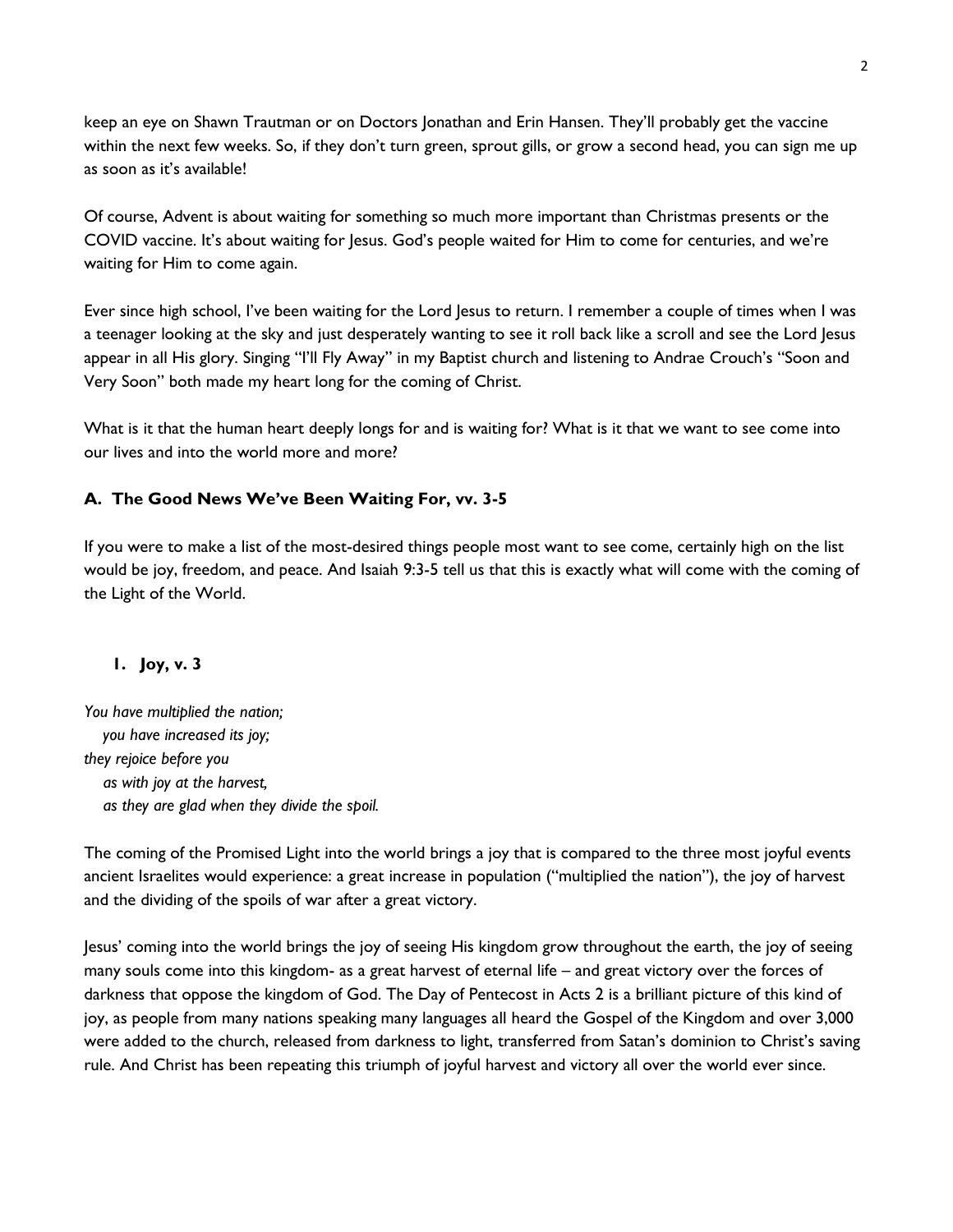#### **2. Freedom, v. 4**

*For the yoke of his burden, and the staff for his shoulder, the rod of his oppressor, you have broken as on the day of Midian.*

My favorite word from one of my favorite movies, "**Freedom!**" "They can take our lives, but they will never take our freedom!" Freedom was the final, dying word of Mel Gibson's William Wallace in *Braveheart*. To be free is to be released from the oppression of bondage. For the Scots in Braveheart, they wanted release from the oppression of the English. For the Jewish people of Jesus' day, they wanted release from the oppression of the Romans. But the greatest oppression we face comes from the universal enemies that defeat and oppress every human being in the world- sin and death.

Jesus came into the world to defeat sin and death and give us true freedom from the oppression of these enemies:

*"Since therefore the children share in flesh and blood, he himself likewise partook of the same things, that through death he might destroy the one who has the power of death, that is, the devil, <sup>15</sup> and deliver all those who through fear of death were subject to lifelong slavery."* – Hebrews 2:14-15, ESV

While we have been delivered now from the lifelong slavery of the fear of death – death is no longer a terrorizing end to life – we must wait until Jesus comes again, for His second Advent, for the full and glorious freedom He has purchased for us to be ours forever.

*When the perishable puts on the imperishable, and the mortal puts on immortality, then shall come to pass the saying that is written:*

*"Death is swallowed up in victory." <sup>55</sup> "O death, where is your victory? O death, where is your sting?"*

*<sup>56</sup> The sting of death is sin, and the power of sin is the law. <sup>57</sup> But thanks be to God, who gives us the victory through our Lord Jesus Christ.* – 1 Cor. 15:54-57, ESV

#### **3. Peace, v. 5**

*For every boot of the tramping warrior in battle tumult and every garment rolled in blood will be burned as fuel for the fire.*

One constant feature of life in the ancient world, both in Isaiah's day and in Jesus' day, was warfare. Nations fighting against nations, neighboring tribes and peoples invading each other, was almost an annual event. The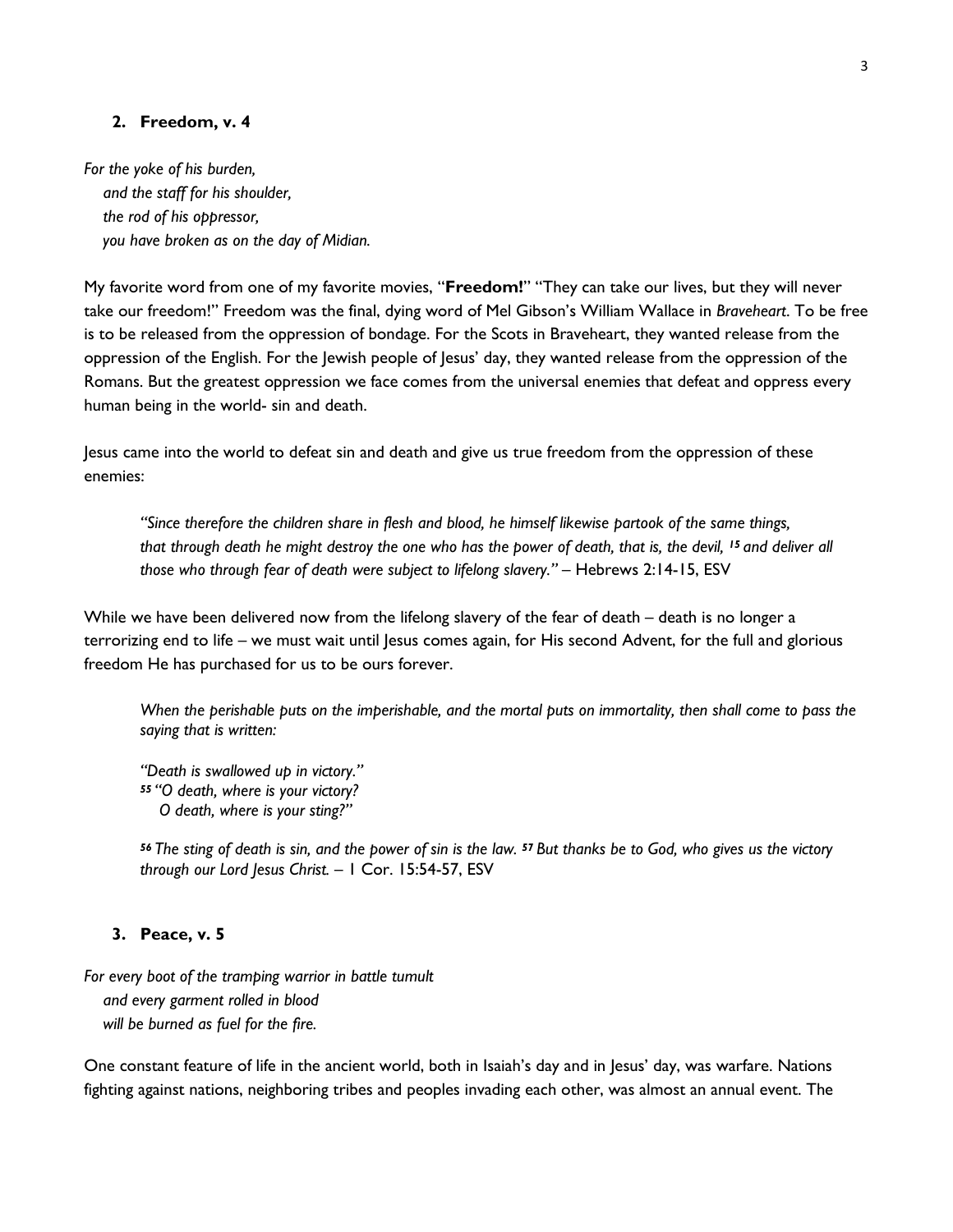opening of 2 Samuel 11, the chapter that tells of King David's great sin with Bathsheba, carries the sense of this reality as it sets the scene:

*In the spring of the year, the time when kings go out to battle, David sent Joab, and his servants with him, and all Israel. And they ravaged the Ammonites and besieged Rabbah. But David remained at Jerusalem.* – 2 Samuel 11:1, ESV

But when Jesus comes, He brings peace. We'll explore this more on Christmas Eve together when we consider Jesus as the Prince of Peace, but in His first Advent, Jesus made peace between God and His people by His blood shed on the cross ("*making peace by the blood of his cross*" – Col. 1:20). He also made peace between the people of God, as Ephesians 2:14 tells us, "*For he himself is our peace, who has made us both one and has broken down in his flesh the dividing wall of hostility*" And when He comes again, He will end all warfare and conflict forever and reign over the New Heavens and Earth as the victorious and eternal Prince of Peace.

# **B. The One Who Comes to Bring the Good News**

The announcement of the coming of the One who will make these things a reality is the birth announcement of a special, royal child, a child who will be born, who will also be a Son given by the Lord, and who will rule over God's people –

*For to us a child is born, to us a son is given; and the government shall be upon his shoulder,*

#### **1. The Child Born**

Isaiah had spoken earlier of a child who was to be born, in Isaiah 7:14: "*Therefore the Lord himself will give you a sign. Behold, the virgin shall conceive and bear a son, and shall call his name Immanuel*." This child would be born to the Royal Line of David, born of a Virgin and would be the definitive sign that God was indeed with His people, as He would be called Immanuel, "God with us."

This is what we read in Matthew 1 about the birth of this child given:

*<sup>18</sup> Now the birth of Jesus Christ took place in this way. When his mother Mary had been betrothed to Joseph, before they came together she was found to be with child from the Holy Spirit. <sup>19</sup> And her husband Joseph, being a just man and unwilling to put her to shame, resolved to divorce her quietly. <sup>20</sup> But as he considered these things, behold, an angel of the Lord appeared to him in a dream, saying, "Joseph, son of David, do not fear to take Mary as your wife, for that which is conceived in her is from the Holy Spirit. <sup>21</sup> She will bear a son, and you shall call his name Jesus, for he will save his people from their sins." <sup>22</sup> All this took place to fulfill what the Lord had spoken by the prophet:*

*<sup>23</sup> "Behold, the virgin shall conceive and bear a son, and they shall call his name Immanuel"*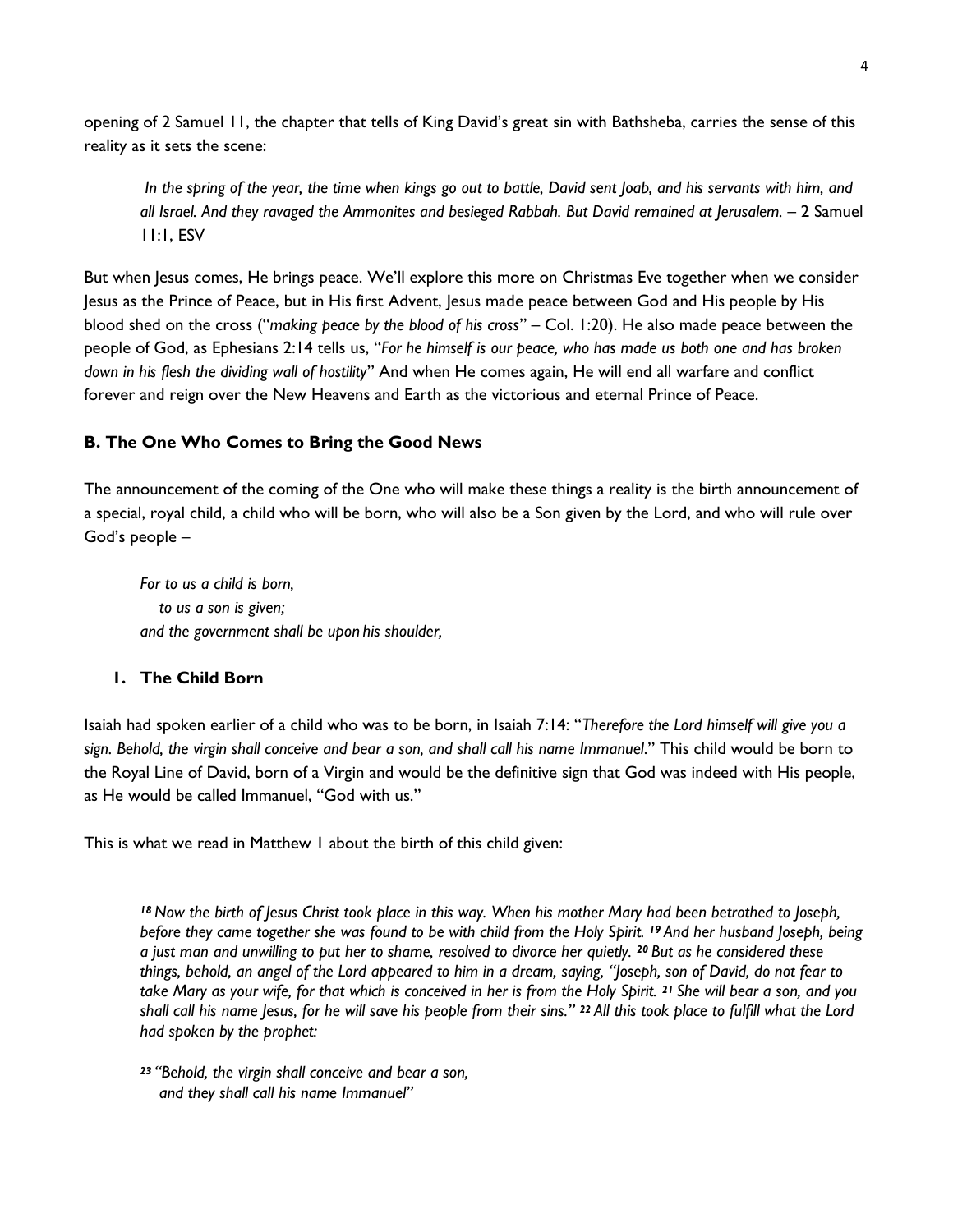#### **2. The Son Given**

The child who was born is also the Son who was given. But what kind of Son? Given by whom? How could the royal son of the line of David be Mighty God and Everlasting Father? How could any human king bring the kind of joy, freedom and peace promised here in Isaiah? It is only because the Son who is given is the Son of God:

*For God so loved the world, that he gave his only Son, that whoever believes in him should not perish but have eternal life. <sup>17</sup> For God did not send his Son into the world to condemn the world, but in order that the world might be saved through him. <sup>18</sup> Whoever believes in him is not condemned, but whoever does not believe is condemned already, because he has not believed in the name of the only Son of God.* – John 3:16-18, ESV

### **C. Wonderful Counselor**

Isaiah 9:6 gives us four throne names for Jesus, the Promised Child, the Son who was given: Wonderful Counselor, Mighty God, Everlasting Father, Prince of Peace. The first throne name of Jesus has sometimes been interpreted as two names. The King James places a comma between wonderful and counselor, making it two names, Wonderful and Counselor. The original Hebrew has no commas, so it's a judgment call for the translators, but the pattern seems to be four two-word titles, a kingly role and an adjective that describes it:

- 1. He is a counselor. What kind of counselor? A Wonderful Counselor.
- 2. He is a Father. What kind of Father? Everlasting.
- 3. He is a God. What kind of God Mighty God (which actually makes it clearer that He is God and not just "a god."), and
- 4. He is a Prince. What kind of Prince? The Prince of Peace.

# **1. His Name is Wonderful**

However, just because Wonderful isn't likely a separate name doesn't mean He is not wonderful. For Him to be the Wonderful Counselor, He has to be wonderful. His name is Wonderful.

In Judges 13, Samson's parents are promised their son, who is promised to be greatly used by God. Samson's father, Manoah, wants to honor the One who has made this promise and find out more about Him, so we read in verses 17-19:

*Manoah said to the angel of the LORD, "What is your name, so that, when your words come true, we may honor you?" <sup>18</sup> And the angel of the LORD said to him, "Why do you ask my name, seeing it is wonderful?" <sup>19</sup> So Manoah took the young goat with the grain offering, and offered it on the rock to the LORD, to the one who works wonders, and Manoah and his wife were watching.* – ESV

The Lord's name is wonderful, and He is the one who works wonders. But, even more specifically, "the angel of the LORD" when He appears in the Old Testament is a pre-incarnation appearance of the Lord Jesus. So, this One who says His name is wonderful is the promised child-son-King of Isaiah 9, the Lord Jesus. His name is